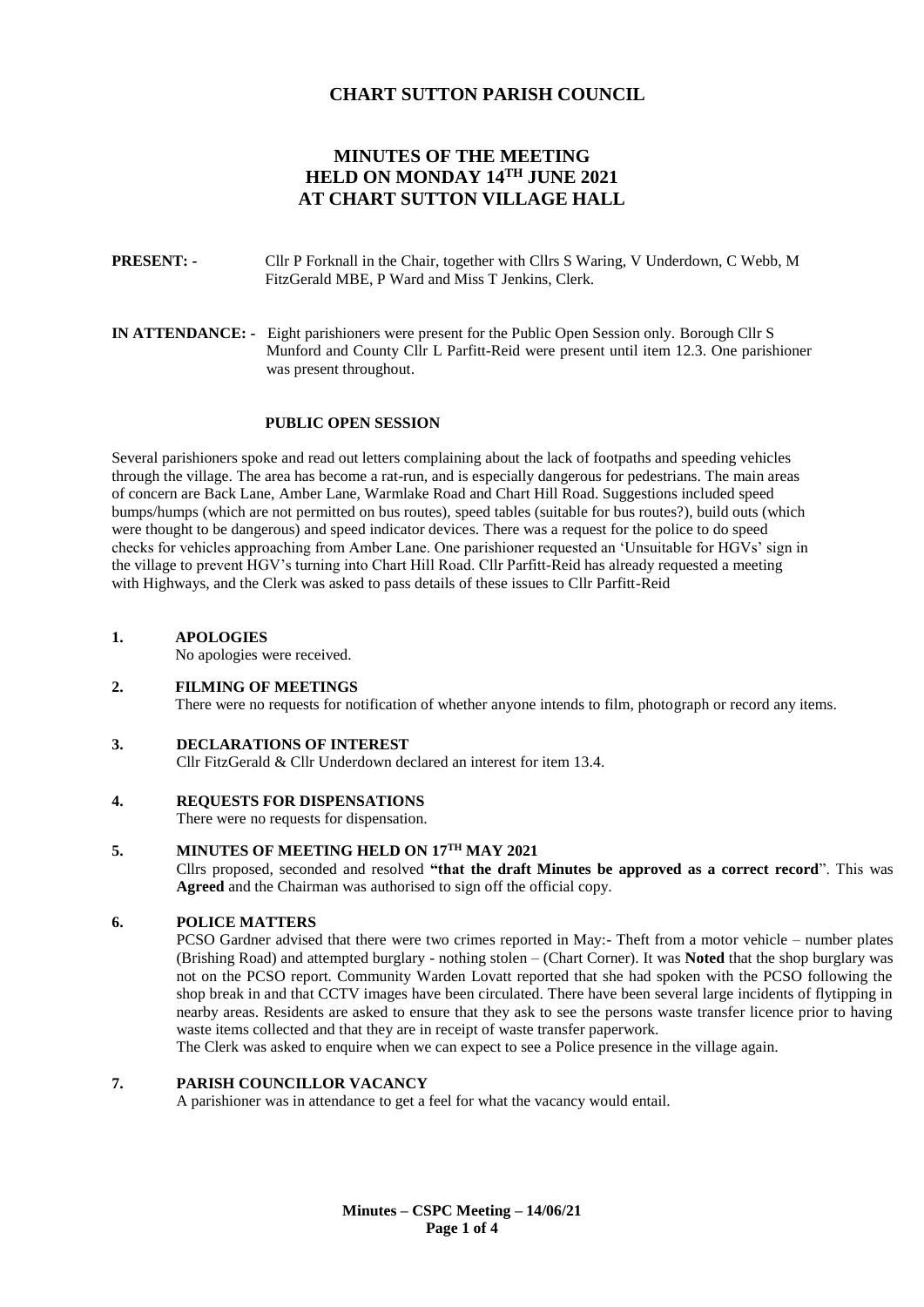## **8. FOOTBALL PITCH LICENCES FOR 2021/22**

Members discussed the arrangements for the next year. Cllrs proposed, seconded and resolved "**to offer Licences to one team each from Maidstone Inter and Coxheath and two teams from Bearsted for next season at £525 for 12 matches with each additional match incurring a charge of £45.00**". Members **Noted** that Bearsted FC had overpaid last season, which was to be rolled over to this season (as previously agreed). Members asked the Clerk to arrange for the setting out of the football pitch in early-August prior to the start of the season.

Members discussed the complaint from a parishioner regarding the parking/conduct of the footballers at the weekend. The Clerk/Cllr Waring were investigating this with the teams concerned. Cllr Waring agreed to paint the white line (as previously agreed) before the start of the next season.

### **9. NOTICEBOARDS**

Members **Noted** that Mr Underdown had done an excellent job of refurbishing the five noticeboards and had spent 107 hours on the project. Cllrs proposed, seconded and resolved **"that Mr Underdown be given £200 for refurbishing the noticeboards"**. This was **Agreed** and the Clerk was asked to issue a cheque at the next meeting. NB. Cllr Underdown abstained from taking part in the discussions.

#### **10. THREE-YEAR STRATEGY**

Members briefly discussed the following items:-

- a) 30mph Limit on B2163 to be discussed with Highways/Cllr Parfitt-Reid.
- b) Electrical Charging Points at village hall/memorial field? Village hall committee to attend the Rural Kent zoom meeting.
- c) Provision of Car Park at Memorial Field Landowner to be approached. PF to find out who landowner is.
- d) Tree Preservation Orders MBC have a list of TPO's.
- e) Queen's Platinum Jubilee MF to organise a sub-committee. VU to ask if Amenities Committee want to get involved.
- f) Hourly Bus Service SM agreed to assist/support MF.
- g) Village Hall Purchase of Freehold Village Hall Committee to enquire with landowner. PF to find out who landowner is.
- h) Purchase of Garage Site adjacent to Village Green Shop Committee could borrow for purchase of site but would require Parish Council backing. Could move shop/parish office into old garage?
- i) Review of Public Footpaths with a view to improve accessibility/ re-visit work undertaken in early 2000's, including boundary stones.
- j) Communication with Residents possible email/what's app/Facebook group will need a volunteer to co-ordinate/send communications. Paper newsletter may become obsolete, as everything moving online.
- k) New Pavilion possibly a future project?

### **11. PARKING AT JUNCTION OF CHART ROAD/CHART HILL ROAD**

Members discussed the issues of vehicles parking on Chart Hill Road near the junction of Chart Road. It was **Agreed** that this would be added to the list of issues to be discussed at the meeting with Highways/County Cllr Parfitt-Reid.

# **12. MATTERS OF REPORT**

### **12.1 County and Borough Councillors Report**

Borough Cllr Munford advised that following the elections, the Conservative party now has a majority at MBC. SM provided an update on the Local Plan review, and advised the committees that he sits on. SM advised that Boughton Monchelsea faced similar Highways issues as Chart Sutton, and gave an overview of what BMPC had done. County Cllr Parfitt-Reid advised that she is new to the role and has had briefings on how the departments work. KCC have spent a lot of time on the issue of unaccompanied children coming into Kent. Cllr Parfitt-Reid will set up a meeting with Highways & will support the Parish Council where she can.

## **12.2 Chairman's Report**

The Chairman had obtained the wood for the new village sign post. Yesterday rubbish had been thrown along the B2163, containing nails/tacks and ash.

#### **12.3 Individual Councillor's Reports**

SW reported the Cubs were litterpicking in the village tonight. CW asked if the triangle on Green Lane could be smartened up with kerbing & planting a tree? CW reported that the Church event on the village green raised over  $£400$ . Another event is planned for  $31<sup>st</sup>$  July (tea party), with tickets to be sold in the shop. The entrance gate to the churchyard has been repaired, an excellent job.

> **Minutes – CSPC Meeting – 14/06/21 Page 2 of 4**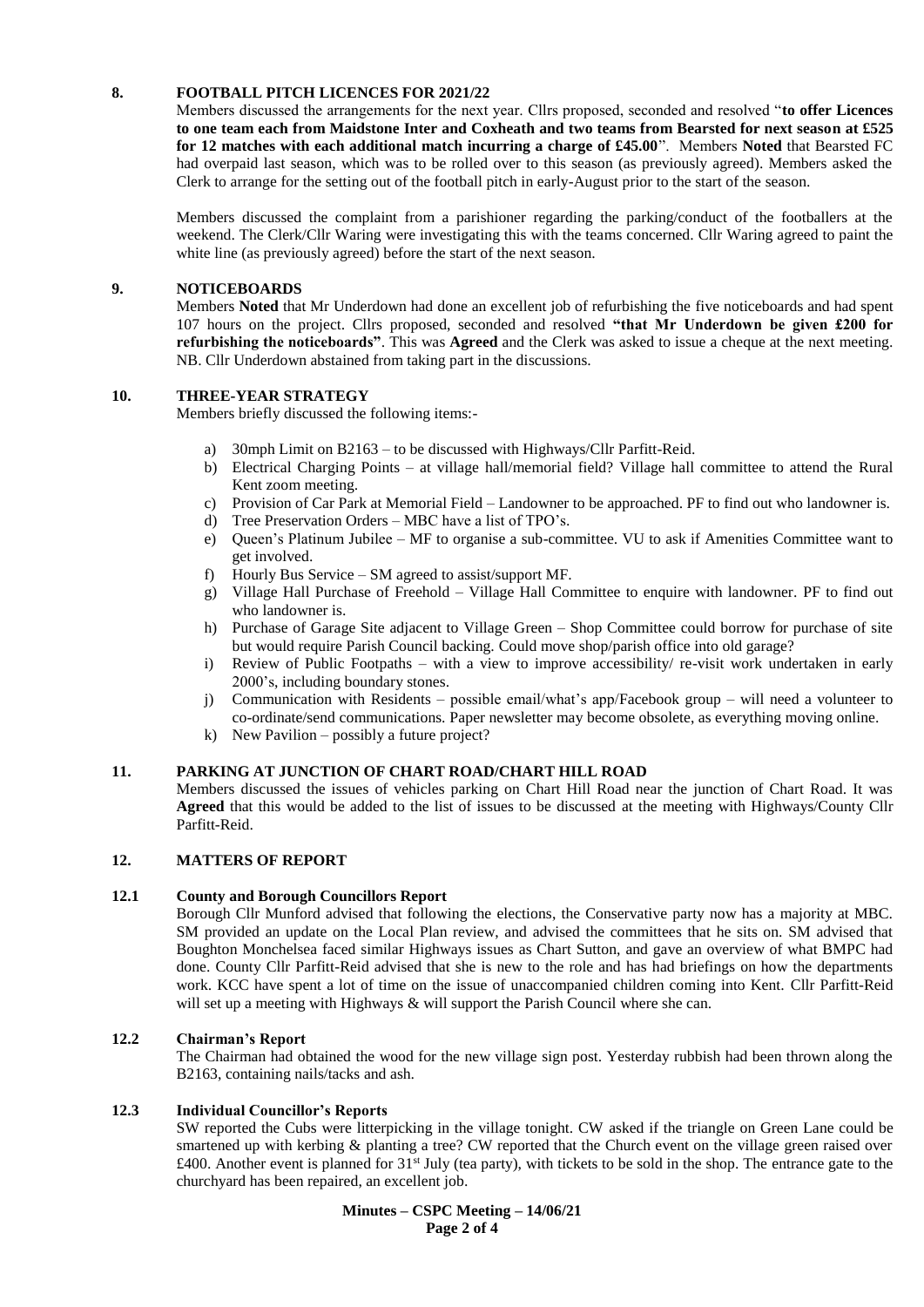#### **12.4 Clerk's Report**

# **12.4.1 Data Protection Act**

Members **Noted** that the Council's registration for the Data Protection Act 1998 has been renewed with the Information Commissioner's Office at the annual cost of £35 and will expire on 22 May 2022.

### **13. FINANCE**

#### **13.1 Budget Monitoring**

The Budget Monitoring Report to 31st May 2021 was **Noted.**

### **13.2 To note Income received since last meeting**

Members **Noted** payments received during the period as follows:

| <b>HSBC</b> Interest May 21                       | £0.62    |
|---------------------------------------------------|----------|
| HMRC Refund re PAYE/NI overpayment                | £7.49    |
| Tfr fm BMM to C/A $11/05/21$                      | £3000.00 |
| Parish Services Scheme 1 <sup>st</sup> instalment | £965.50  |

#### **13.3 To approve payments already made**

Cllrs proposed, seconded and resolved "**that the following payments should be ratified**". This was **Agreed.**

| $D/D - NEST$ – employer/employee pension payment for May | £167.48 |
|----------------------------------------------------------|---------|
|----------------------------------------------------------|---------|

#### **13.4 To resolve to make payments as presented for signature**

Cllrs proposed, seconded and resolved "**that the Council approve the following payments**". This was **Agreed.**

| $101683 - Miss T Jenkins - expenses Apr 21$                                 | £167.05 |
|-----------------------------------------------------------------------------|---------|
| 101684 - Adam Whitehead - Litterpick - Apr 21                               | £24.00  |
| $101685$ – HMRC (National Insurance – period ending $05/06/21$ )            | £18.34  |
| 101686 – P Underdown – refund of materials re refurbishment of noticeboards | £21.56  |
| $101687 - SLCC$ – annual subscription                                       | £166.00 |
| $101688 - EDF$ – pavilion electricity                                       | £26.17  |
| $101689 -$ Castle Water                                                     | £28.53  |
| 101690 – Maidstone Borough Council - Sweep/Litterpick Apr 21                | £84.02  |
| $101691 - M$ FitzGerald – Apr VN production                                 | £400.00 |
| $101692 - V$ Underdown – reimbursement re new speedwatch tripod bag         | £15.00  |
| $101693 - DA$ Edwards – wooden post for village green                       | £130.00 |

#### **13.5 Revised Mandate for HSBC Bank Account**

Cllrs proposed, seconded and resolved **"that following the recent election a new mandate be completed and that the following resolution should be passed"**:-

"(i) That a bank account or accounts be continued with HSBC UK Bank plc (the "Bank") and the Bank is authorised to: act on any Instructions provided they have been given by those persons named in the Specimen Signature section (or authorised by persons in accordance with the

applicable authorisation requirement(s)). "Instructions" means

- a) Cheques or any other payment instructions signed on behalf of the Chart Sutton Parish Council (the "Council") and any payment instructions which have been duly authorised otherwise than in writing, whether any account of the Council is in debit or credit;
- b) Any instructions to stop a payment on behalf of the Council, received by the Bank in accordance with the applicable provision in the Business Banking Terms and Conditions at that time;
- c) Instructions to deliver any item held on behalf of the Council by the Bank in safe keeping;
- d) Any other instructions in respect of any other transaction with the Bank (including the opening of additional account(s) and closing of any account(s)).

**Minutes – CSPC Meeting – 14/06/21 Page 3 of 4**